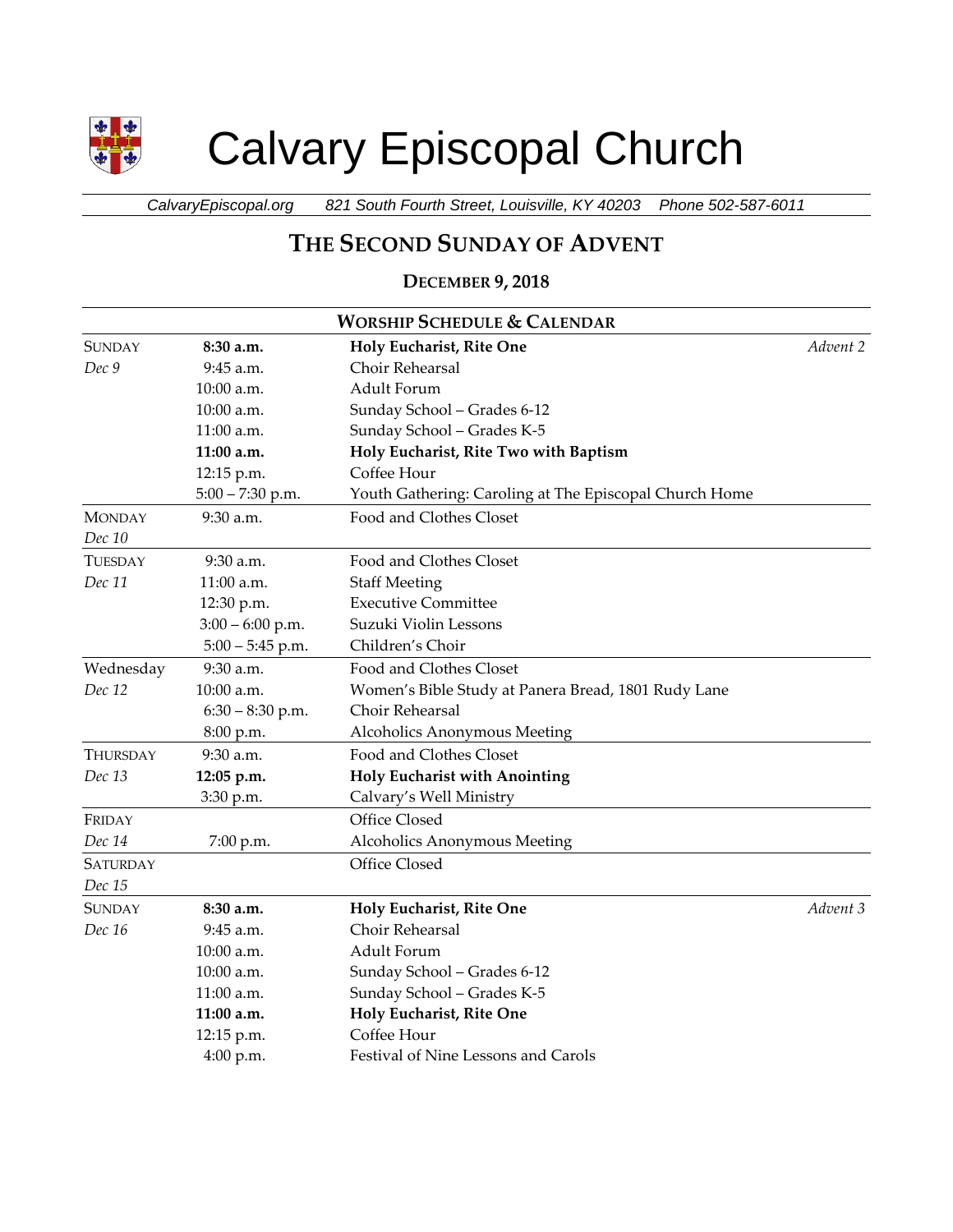#### **ANNOUNCEMENTS**

*Announcements for the bulletin should be submitted to* [Verger@CalvaryEpiscopal.org](mailto:Verger@CalvaryEpiscopal.org) *by the preceding Tuesday at noon.* 

Please remember to turn your cell phones off before the worship services out of respect for those in quiet meditation and prayer. If you enter or leave during the service, please try to do so during hymns and other congregational activities. Please avoid doing so during readings, the anthem, and the sermon.

**COFFEE HOUR IN FRAZIER HALL**: The Calvary Coffee Hour invites all to join us every Sunday following the 11:00 service. Today the Hospitality Committee hosts a reception for our new Rector, the Rev. Lee F. Shafer. Next week, December 16 the Sanders host the Coffee Hour.

**ADULT FORUM SCHEDULE:** Please join us for Adult Forum each Sunday at 10:00 in Parker Hall. Today the Reverend Dr. Lee F. Shafer will conduct Q and A at the Adult Forum. On December 16, Linda French will conduct a discussion on St. Nicholas, the Saint, the Man, The Myth, the Legend. Please take note that there will be NO ADULT FORUM on December 23 or December 30.

**2019 EVERY MEMBER CANVASS:** Even though the official Every Member Canvass period has ended, pledge cards are still available or you can make your pledge on line at calvaryepiscopal.org. We have much to which to look forward with the arrival of our new Rector.

**STAFF APPRECIATION AT CHRISTMAS:** Please help our wonderful staff have a Merry Christmas! You can make a contribution to the Staff Christmas Gifts Fund by sending a check for that purpose. If you wish to help in this effort, please place cash or a check (made out to Calvary Episcopal Church, notated for Staff Christmas Gifts in the memo line) in an envelope marked "Staff Christmas Gifts". These may be mailed to Calvary or placed in the collection plate by December 23.

**CALVARY'S WELL:** We especially need MEN'S CLOTHING: jeans, hoodies, sweatshirts, long johns, warm **SOCKS**, and boxer shorts (packaged) in addition to warm clothing for women. Please take a few minutes to empty your closet of warm clothing you no longer want or need. We need them every day! See Linda French [\(LFrench444152@gmail.com](mailto:LFrench444152@gmail.com) or 502-422-1980) or Jim Barnes if you have questions.

**REPORTS FOR THE ANNUAL MEETING IN JANUARY:** All reports for the 2019 Annual Congregational Meeting are due to Jim Barnes by January 6, 2019. The date of the meeting congregational meeting is January 20, 2019.

**YOUTH GROUP:** Youth group for  $6<sup>th</sup>$ –12<sup>th</sup> grades meets the second Sunday of every month from  $6:00 - 7:30$  p.m. Today, the Youth Gathering will be meet at the Episcopal Church Home (7504 Westport Road), followed by a Christmas party at St. Mark's Episcopal Church (2822 Frankfort Ave.) For any other questions regarding Sunday School and children/youth events, please email Britt Shelton at [britt.shelton@calvaryepiscopal.org.](mailto:britt.shelton@calvaryepiscopal.org)

**SUNDAY SCHOOL:** If you are interested in volunteering to teach or to be a door person for Sunday School, please contact Britt Shelton as above. You may also register your children by emailing Britt for a new registration packet. St. Nicholas is scheduled to arrive for Sunday School today. Please note that there will be NO SUNDAY SCHOOL on December 23 or December 30.

**WARNER-SNYDER MUSIC FUND:** Would you like to help provide for the growth of our music? The Warner-Snyder Music Fund is looking for more donations in order to continue to broaden our musical options in worship by purchasing new music. Donations are received in the Calvary Office.

**THE FESTIVAL OF NINE LESSONS AND CAROLS:** Mark your calendar for the Festival of Nine Lessons and Carols at 4:00 p.m. on December 16 here at Calvary.

**CALVARY'S WE'RE GOING PLACES!** Calvary's dining group will gather for our Christmas holiday luncheon on Wednesday, December 12, 2018 at 11:30 am at Lilly's restaurant located at 1147 Bardstown Road, Louisville, KY 40204. Please join us for fun, food and festivities! If you'd like to attend, send your RSVP to Ruth Robins: [ruth.robins1@gmail.com](mailto:ruth.robins1@gmail.com) or (502) 893-223 no later than December 10.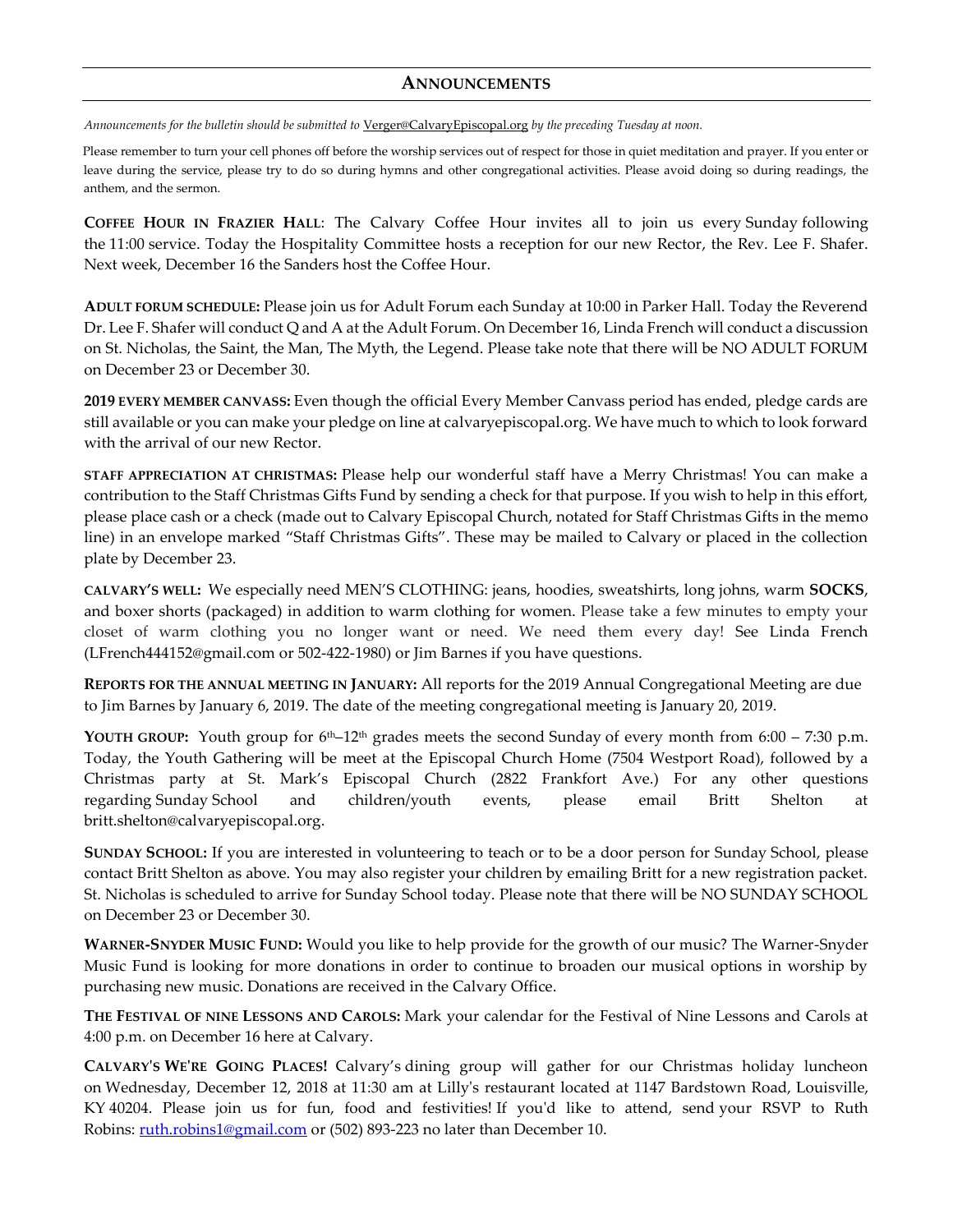#### **ATTENDANCE UPDATE 12/02/2018**

|                    | Sanctuary/Altar                   | Chancel | <b>Nave</b> | Total |
|--------------------|-----------------------------------|---------|-------------|-------|
| $08:30$ am         |                                   |         | 8           | 11    |
| $11:00 \text{ am}$ | 6                                 | 21      | 70          | 97    |
| <b>Total</b>       | 8                                 | 22      | 78          | 108   |
| Adult Forum        | Intergenerational Advent<br>Event |         |             |       |
| 11/29/2018         | HE/Laying on of Hands             |         |             | 12    |

**CALVARY'S WELL:** 12/6/2018 48<sup>0</sup>. Hot chocolate 110 cups; Water 82 cups; Socks, Jackets, clothing 62; toothbrushes, toothpaste, etc. 27 items; popcorn 52 bags; cookies/PBJ sandwiches 178.

**PASTORAL** (clergy and lay) Visits week of December 2: 5; communed in 2018: 91; cards 3.

**CLOTHES AND FOOD MINISTRY:** November 198 bags. December to date: 50. 2018 to date: 2645 bags of food.

| <b>CALVARY CLERGY AND STAFF</b>                                                        |             |  |  |  |  |
|----------------------------------------------------------------------------------------|-------------|--|--|--|--|
| The Rev. Dr. Lee F. Shafer, Rector<br>rector@calvaryepiscopal.org                      | 587-6011x12 |  |  |  |  |
| James M. Barnes, Verger and Parish Administrator<br>verger@calvaryepiscopal.org        | 587-6011x26 |  |  |  |  |
| Britt Shelton, Sunday School Coordinator<br>britt.shelton@calvaryepiscopal.org         | 587-6011x22 |  |  |  |  |
| Shawn R. Dawson, Director of Music<br>music@calvaryepiscopal.org                       | 587-6011x17 |  |  |  |  |
| Melissa Kay Guidry, Office Administrator/Bookkeeper<br>bookkeeper@calvaryepiscopal.org | 587-6011x10 |  |  |  |  |
| Leroy Malone, Sexton<br>leroy.malone@calvaryepiscopal.org                              | 587-6011    |  |  |  |  |
| Nursery Staff: Darlene M. Clay, Joanne L. Wingfield                                    | 587-6011    |  |  |  |  |

## **CALVARY EMERITI**

The Rev. E. Benjamin Sanders, Rector Emeritus Margaret L. Dickinson, Musician Emerita

## **CALVARY VESTRY**